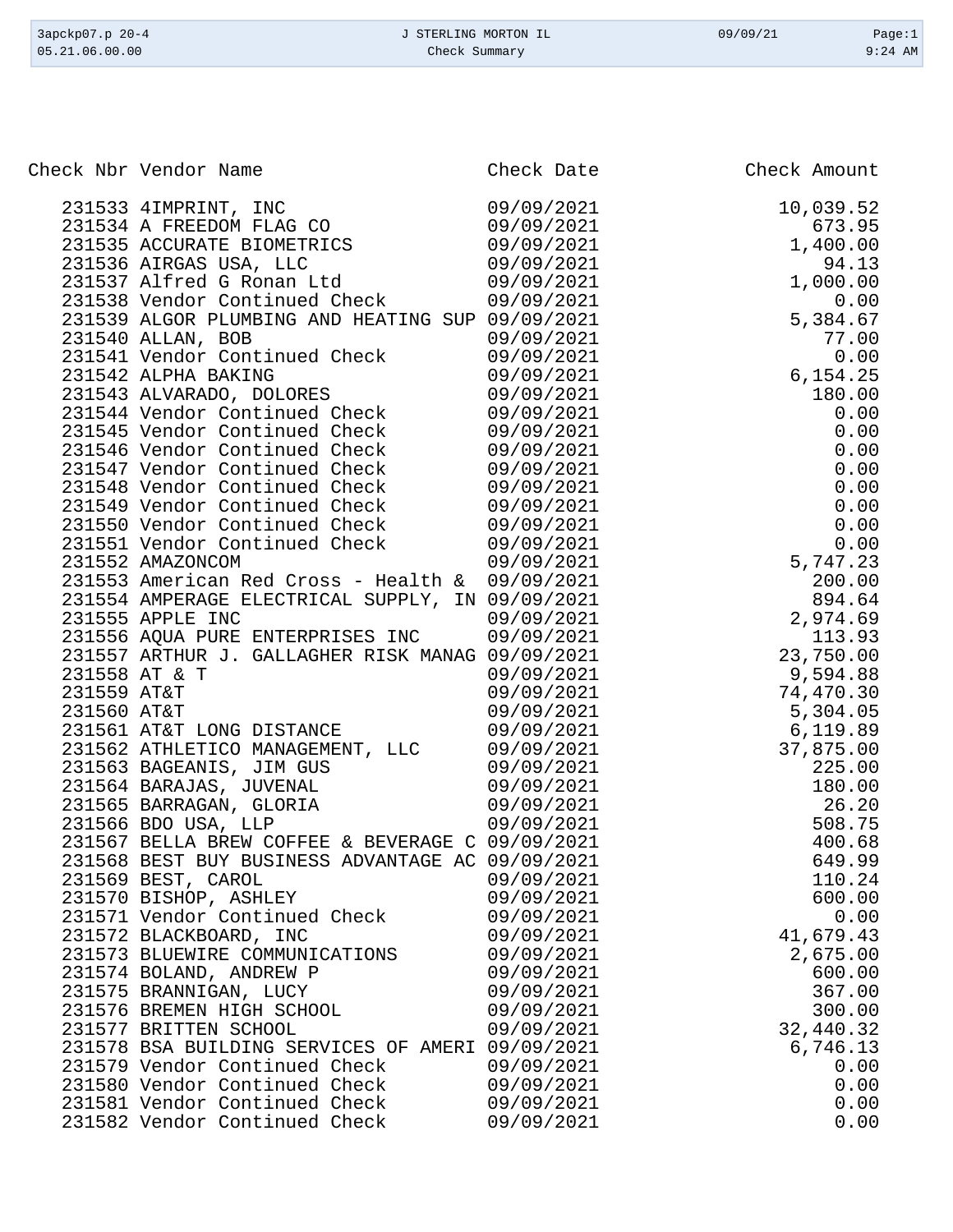| Check Nbr Vendor Name                                                                                                                                                                                                                | Check Date | Check Amount                                                                            |
|--------------------------------------------------------------------------------------------------------------------------------------------------------------------------------------------------------------------------------------|------------|-----------------------------------------------------------------------------------------|
|                                                                                                                                                                                                                                      |            |                                                                                         |
| 231583 BUREAU OF WATER AND SEWERAGE 09/09/2021                                                                                                                                                                                       |            | 19,432.29                                                                               |
|                                                                                                                                                                                                                                      |            |                                                                                         |
|                                                                                                                                                                                                                                      |            |                                                                                         |
| 231584 CAMPOS, MARIA $09/09/2021$<br>231585 CANTE, PABLO $09/09/2021$<br>231586 CARVAJAL, VICTOR $09/09/2021$<br>231587 CAVANAUGH, KRISTINA JO $09/09/2021$<br>231587 CAVANAUGH, KRISTINA JO $09/09/2021$                            |            | $19,432.29$<br>$180.00$<br>$180.00$<br>$180.00$<br>$36.13$<br>$2,976.99$<br>$17,569.91$ |
|                                                                                                                                                                                                                                      |            |                                                                                         |
|                                                                                                                                                                                                                                      |            |                                                                                         |
| 231588 CDW GOVERNMENT<br>231589 CENGAGE LEARNING 09/09/2021                                                                                                                                                                          |            |                                                                                         |
|                                                                                                                                                                                                                                      |            |                                                                                         |
|                                                                                                                                                                                                                                      |            |                                                                                         |
|                                                                                                                                                                                                                                      |            |                                                                                         |
|                                                                                                                                                                                                                                      |            |                                                                                         |
|                                                                                                                                                                                                                                      |            |                                                                                         |
|                                                                                                                                                                                                                                      |            |                                                                                         |
|                                                                                                                                                                                                                                      |            |                                                                                         |
|                                                                                                                                                                                                                                      |            |                                                                                         |
|                                                                                                                                                                                                                                      |            |                                                                                         |
|                                                                                                                                                                                                                                      |            |                                                                                         |
|                                                                                                                                                                                                                                      |            |                                                                                         |
|                                                                                                                                                                                                                                      |            |                                                                                         |
| 231587 CAVANDERT KRISTINA JO (19/19/2021 19/19/2022)<br>231588 CDN GOVERNMENT (19/19/20221 17,568.81<br>231589 CENGAGE LEARNING (19/19/20221 17,568.81<br>231591 CHAMBAY, CONNIE (19/19/20221 17,568.81<br>231591 CHAMBAY, CONNIE OF |            |                                                                                         |
|                                                                                                                                                                                                                                      |            |                                                                                         |
|                                                                                                                                                                                                                                      |            |                                                                                         |
|                                                                                                                                                                                                                                      |            |                                                                                         |
|                                                                                                                                                                                                                                      |            |                                                                                         |
|                                                                                                                                                                                                                                      |            |                                                                                         |
|                                                                                                                                                                                                                                      |            |                                                                                         |
|                                                                                                                                                                                                                                      |            |                                                                                         |
|                                                                                                                                                                                                                                      |            |                                                                                         |
|                                                                                                                                                                                                                                      |            |                                                                                         |
|                                                                                                                                                                                                                                      |            |                                                                                         |
|                                                                                                                                                                                                                                      |            |                                                                                         |
|                                                                                                                                                                                                                                      |            |                                                                                         |
| 231614 DIAZ, MARY                                                                                                                                                                                                                    | 09/09/2021 | 166.57                                                                                  |
| 231615 DOTSON, TAMMY S                                                                                                                                                                                                               | 09/09/2021 | 102.00                                                                                  |
| 231616 DOWNERS GROVE SOUTH HIGH SCHOO 09/09/2021                                                                                                                                                                                     |            | 230.00                                                                                  |
| 231617 DT SPORTS GROUP, LLC                                                                                                                                                                                                          | 09/09/2021 | 855.00                                                                                  |
| 231618 DUAL LANGUAGE OF NEW MEXICO                                                                                                                                                                                                   | 09/09/2021 | 194.15                                                                                  |
| 231619 EASTER SEALS METROPOLITAN CHIC                                                                                                                                                                                                | 09/09/2021 | 64,608.12                                                                               |
| 231620 EDGENUITY INC.                                                                                                                                                                                                                | 09/09/2021 | 60,000.00                                                                               |
| 231621 EDWARD DON & COMPANY                                                                                                                                                                                                          | 09/09/2021 | 3,163.36                                                                                |
| 231622 ELIM CHRISTIAN SCHOOL                                                                                                                                                                                                         | 09/09/2021 | 5,782.88                                                                                |
| 231623 ELKINS, DALTON                                                                                                                                                                                                                | 09/09/2021 | 600.00                                                                                  |
| 231624 EMBI TEC                                                                                                                                                                                                                      | 09/09/2021 | 2,398.00                                                                                |
| 231625 Vendor Continued Check                                                                                                                                                                                                        | 09/09/2021 | 0.00                                                                                    |
| 231626 Vendor Continued Check                                                                                                                                                                                                        | 09/09/2021 | 0.00                                                                                    |
|                                                                                                                                                                                                                                      |            |                                                                                         |
| 231627 ENGIE RESOURCES, LLC                                                                                                                                                                                                          | 09/09/2021 | 77,866.85                                                                               |
| 231628 ENRIGHT, CORINNE J                                                                                                                                                                                                            | 09/09/2021 | 10,912.21                                                                               |
| 231629 FED EX                                                                                                                                                                                                                        | 09/09/2021 | 67.73                                                                                   |
| 231630 FENWICK HIGH SCHOOL                                                                                                                                                                                                           | 09/09/2021 | 225.00                                                                                  |
| 231631 FGM ARCHITECTS                                                                                                                                                                                                                | 09/09/2021 | 25,648.25                                                                               |
| 231632 FLORES, BLANCA                                                                                                                                                                                                                | 09/09/2021 | 85.50                                                                                   |

3apckp07.p 20-4 <br>
3apckp07.p 20-4 <br>
33TERLING MORTON IL 09/09/21 Page:2<br>
24 AM Check Summary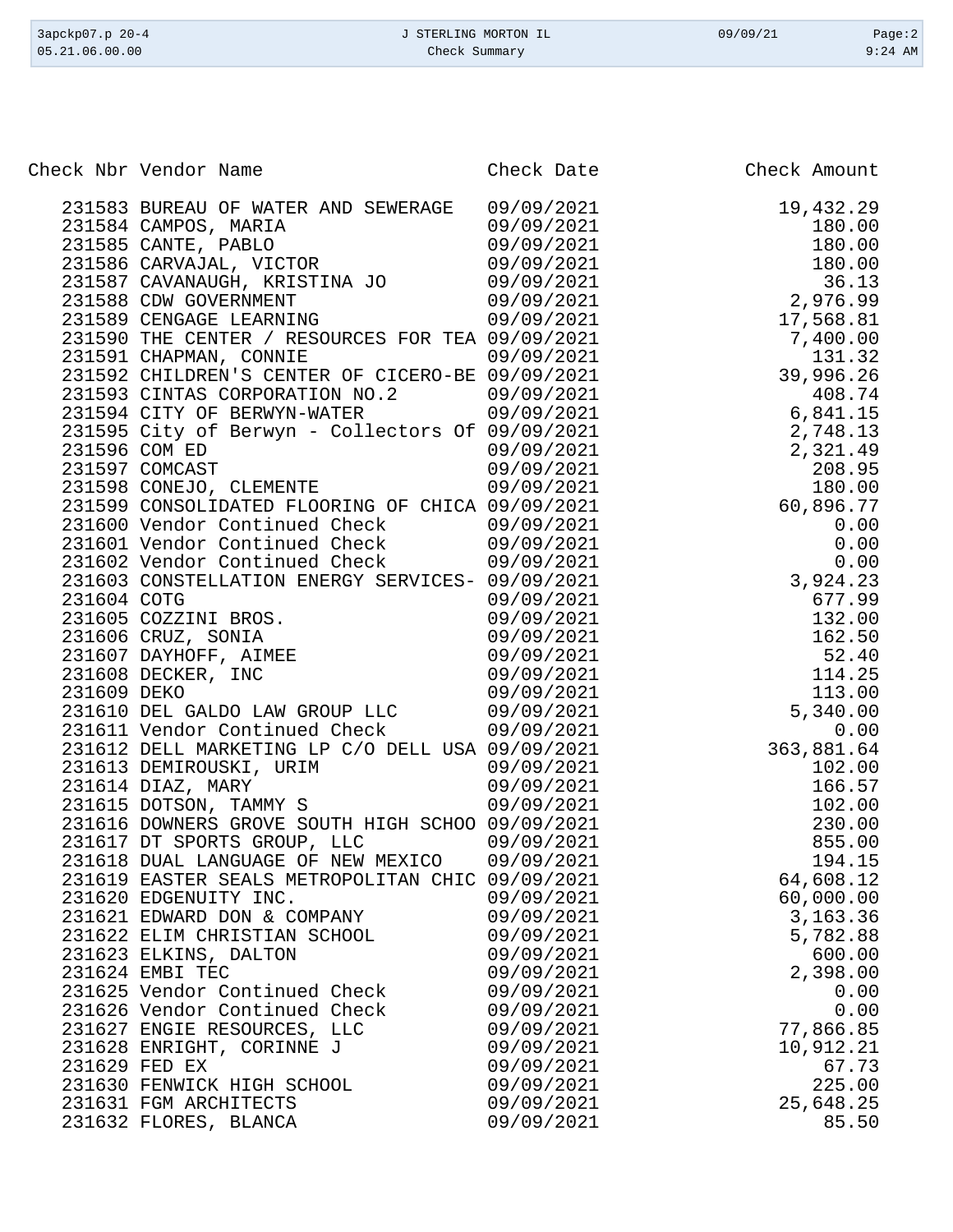| 3apckp07.p 20-4<br>05.21.06.00.00                | J STERLING MORTON IL<br>Check Summary |            | 09/09/21     | Page:3<br>$9:24$ AM |
|--------------------------------------------------|---------------------------------------|------------|--------------|---------------------|
|                                                  |                                       |            |              |                     |
| Check Nbr Vendor Name                            |                                       | Check Date | Check Amount |                     |
| 231633 FORST, DENNIS J                           |                                       | 09/09/2021 |              | 600.00              |
| 231634 GACEK, SYLVIA                             |                                       | 09/09/2021 |              | 600.00              |
| 231635 GAMBOA, JOSE                              |                                       | 09/09/2021 |              | 264.00              |
| 231636 GEM ELECTRIC SUPPLY, INC                  |                                       | 09/09/2021 |              | 53.60               |
| 231637 GIANT STEPS ILLINOIS INC                  |                                       | 09/09/2021 | 23, 478.00   |                     |
| 231638 GOMEZ, JULIA                              |                                       | 09/09/2021 |              | 50.00               |
| 231639 GONZALEZ, MARIA                           |                                       | 09/09/2021 |              | 180.00              |
| 231640 GOPHER                                    |                                       | 09/09/2021 |              | 1,020.77            |
| 231641 Vendor Continued Check                    |                                       | 09/09/2021 |              | 0.00                |
| 231642 Vendor Continued Check                    |                                       | 09/09/2021 |              | 0.00                |
| 231643 GORDON FOOD SERVICE, INC.                 |                                       | 09/09/2021 | 94,785.05    |                     |
| 231644 GRAINGER                                  |                                       | 09/09/2021 |              | 2,701.03            |
| 231645 Vendor Continued Check                    |                                       | 09/09/2021 |              | 0.00                |
| 231646 GRECO AND SONS INC                        |                                       | 09/09/2021 |              | 9,736.44            |
| 231647 GREEN, LOUIS                              |                                       | 09/09/2021 |              | 102.00              |
| 231648 GREY HOUSE PUBLISHING                     |                                       | 09/09/2021 |              | 165.00              |
| 231649 HALLETT & SON EXPERT MOVERS, I 09/09/2021 |                                       |            |              | 850.00              |
| 231650 HARRISON, JOHN                            |                                       | 09/09/2021 |              | 104.00              |
| 231651 HASSO, SEAN J                             |                                       | 09/09/2021 |              | 600.00              |
| 231652 HAYES MECHANICAL                          |                                       | 09/09/2021 | 18,066.00    |                     |
| 231653 HEAT TRANSFER LABORATORIES, IN 09/09/2021 |                                       |            |              | 1,707.64            |
| 231654 HELPING HAND CENTER                       |                                       | 09/09/2021 |              | 7,358.82            |
| 231655 HENRY SCHEIN, INC.                        |                                       | 09/09/2021 |              | 854.46              |
| 231656 HERNANDEZ, ROSALBA                        |                                       | 09/09/2021 |              | 40.00               |
| 231657 HOLIAN INSULATION COMPANY, INC 09/09/2021 |                                       |            |              | 1,250.00            |
| 231658 Vendor Continued Check                    |                                       | 09/09/2021 |              | 0.00                |
| 231659 Vendor Continued Check                    |                                       | 09/09/2021 |              | 0.00                |
| 231660 Vendor Continued Check                    |                                       | 09/09/2021 |              | 0.00                |
| 231661 Vendor Continued Check                    |                                       | 09/09/2021 |              | 0.00                |
| 231662 Vendor Continued Check                    |                                       | 09/09/2021 |              | 0.00                |
| 231663 Vendor Continued Check                    |                                       | 09/09/2021 |              | 0.00                |
| 231664 Vendor Continued Check                    |                                       | 09/09/2021 |              | 0.00                |
| 231665 HOME DEPOT Dept. 32-2501460665 09/09/2021 |                                       |            |              | 14,669.01           |
| 231666 HOMEWOOD FLOSSMOR HIGH SCHOOL             |                                       | 09/09/2021 |              | 200.00              |
| 231667 HOSLEY, JASMINE                           |                                       | 09/09/2021 |              | 40.00               |
| 231668 HOUSEWORTH, SAMUEL                        |                                       | 09/09/2021 |              | 102.00              |

 231669 HUNDING, JEREMY 09/09/2021 600.00 231670 ICTM MATHEMATICS CONTEST 09/09/2021 200.00 231671 ILLINOIS DEPARTMENT OF REVENUE 09/09/2021 1,938.00 231672 ILLINOIS STATE BOARD OF EDUCAT 09/09/2021 177,502.00 231673 ILLINOIS DEPT. OF EMPLOYMENT S 09/09/2021 13,447.50 231674 ILLINOIS MUSIC EDUCATION ASSOC 09/09/2021 50.00<br>231675 INKSPIRE GRAPHIX, INC 09/09/2021 1,125.00

 231676 J. AVE DEVELOPMENT 09/09/2021 2,300.00 231677 JACKS 09/09/2021 359.65 231678 JACOBI, KEITH 09/09/2021 178.00 231679 JIMENEZ, IRENE 09/09/2021 180.00 231680 JOHNSON CONTROLS FIRE PROTECTI 09/09/2021 4,127.71 231681 JOLIET AREA HISTORICAL MUSEUM 09/09/2021 375.00

231675 INKSPIRE GRAPHIX, INC 09/09/2021

231682 JOSEPH ACADEMY AT MELROSE PARK 09/09/2021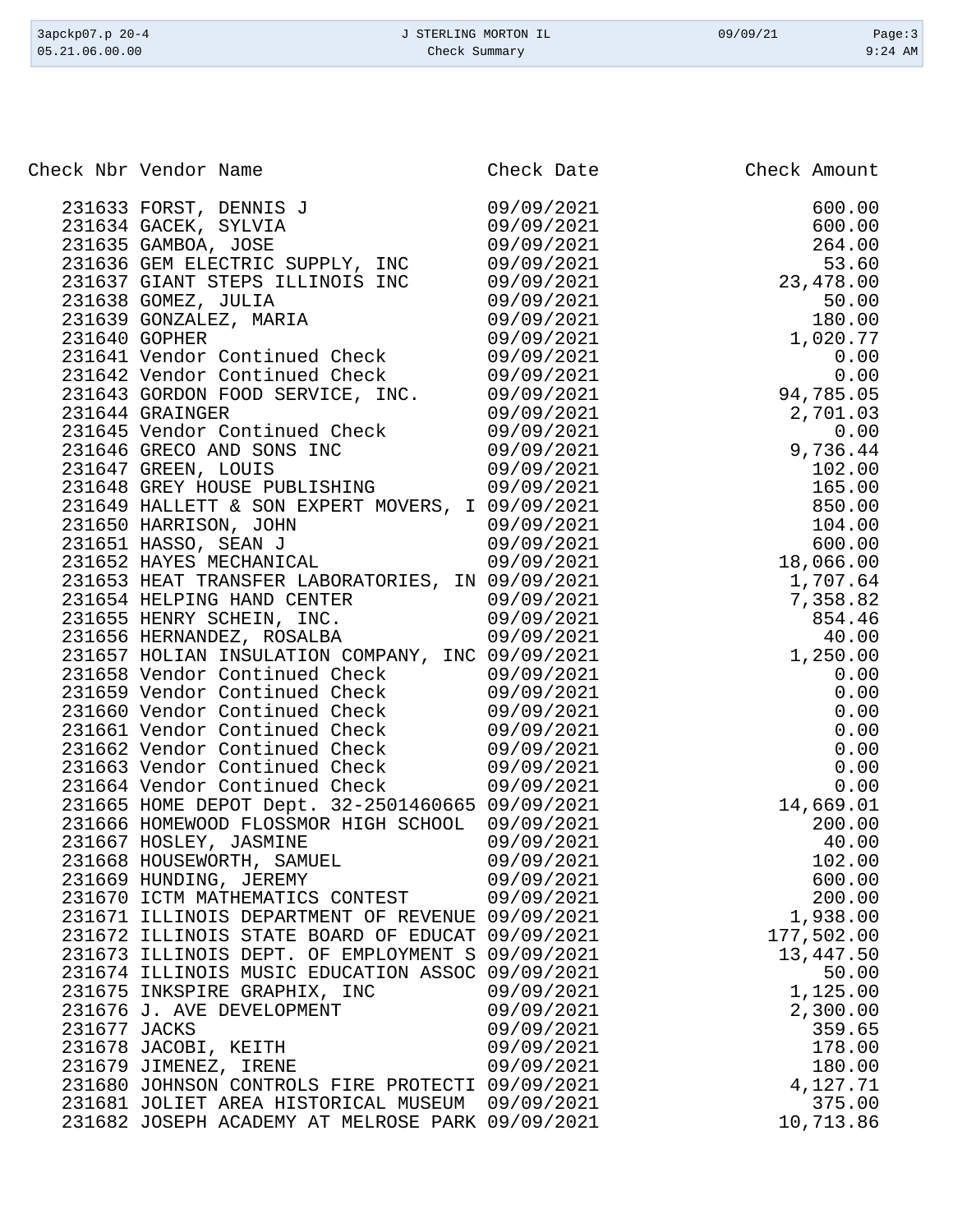| 3apckp07.p 20-4<br>05.21.06.00.00 | J STERLING MORTON IL<br>Check Summary | 09/09/21     | Page:4<br>$9:24$ AM |
|-----------------------------------|---------------------------------------|--------------|---------------------|
|                                   |                                       |              |                     |
|                                   |                                       |              |                     |
| Check Nbr Vendor Name             | Check Date                            | Check Amount |                     |
| 231683 JUAREZ, ALMA               | 09/09/2021                            |              | 180.00              |
| 231684 KELLY, ERIN                | 09/09/2021                            |              | 118.71              |
| 231685 KEPPLER, LAUREN            | 09/09/2021                            |              | 600.00              |
| 231686 Vendor Continued Check     | 09/09/2021                            |              | 0.00                |
| 231687 Vendor Continued Check     | 09/09/2021                            |              | 0.00                |
| 231688 KRUEGER INTERNATIONAL, INC | 09/09/2021                            | 181,503.58   |                     |
| 231689 KUNDER, KHRISTIAN          | 09/09/2021                            |              | 50.00               |
| OR1600 INFORME<br>▔™              | 0.01010120001                         |              | 170 OO              |

|              | 231685 KEPPLER, LAUREN                           | 09/09/2021 | 600.00     |
|--------------|--------------------------------------------------|------------|------------|
|              | 231686 Vendor Continued Check                    | 09/09/2021 | 0.00       |
|              | 231687 Vendor Continued Check                    | 09/09/2021 | 0.00       |
|              | 231688 KRUEGER INTERNATIONAL, INC                | 09/09/2021 | 181,503.58 |
|              | 231689 KUNDER, KHRISTIAN                         | 09/09/2021 | 50.00      |
|              | 231690 LAFORCE, INC.                             | 09/09/2021 | 470.00     |
|              | 231691 LAKE-COOK DISTRIBUTORS INC                | 09/09/2021 | 1,302.39   |
|              | 231692 Vendor Continued Check                    | 09/09/2021 | 0.00       |
|              | 231693 Vendor Continued Check                    | 09/09/2021 | 0.00       |
|              | 231694 Vendor Continued Check                    | 09/09/2021 | 0.00       |
|              | 231695 Vendor Continued Check                    | 09/09/2021 | 0.00       |
|              | 231696 LAKEVIEW BUS LINES, INC                   | 09/09/2021 | 268,815.74 |
|              | 231697 LAURA'S PARTY CREATIONS                   | 09/09/2021 | 520.00     |
|              | 231698 LEYDEN HIGH SCHOOL                        | 09/09/2021 | 175.00     |
|              | 231699 LOIZON, ALYSSA                            | 09/09/2021 | 600.00     |
|              | 231700 LUCZAK, MARK                              | 09/09/2021 | 50.00      |
|              | 231701 LYONS TOWNSHIP HIGH SCHOOL                | 09/09/2021 | 265.00     |
|              | 231702 MADHATTER MAGIC INT                       | 09/09/2021 | 59.90      |
|              | 231703 MAGALLANES, PONCIANO                      | 09/09/2021 | 50.00      |
|              | 231704 MAINE EAST TWP HS                         | 09/09/2021 | 450.00     |
|              | 231705 MARKLUND CHILDREN'S HOME                  | 09/09/2021 | 26,440.96  |
|              | 231706 MARQUEZ, JENNIFER                         | 09/09/2021 | 180.00     |
|              | 231707 MC ADAM LANDSCAPING, INC                  | 09/09/2021 | 8,716.08   |
|              | 231708 MC CLOUD SERVICES                         | 09/09/2021 | 274.93     |
|              | 231709 MC WHINNIE, JENNIFER L                    | 09/09/2021 | 42.70      |
|              | 231710 MCMAHON, JOSH                             | 09/09/2021 | 104.46     |
|              | 231711 MENTA ACADEMY HILLSIDE                    | 09/09/2021 | 4,563.60   |
|              | 231712 MENTA ACADEMY OAK PARK                    | 09/09/2021 | 6,510.96   |
|              | 231713 MENTA ACADEMY MIDWAY                      | 09/09/2021 | 9,448.64   |
|              | 231714 MIDWEST PAPER RETRIEVER                   | 09/09/2021 | 153.24     |
|              | 231715 MONTALVO, ROSA                            | 09/09/2021 | 472.77     |
|              | 231716 MORENO, NANCY                             | 09/09/2021 | 180.00     |
|              | 231717 MSC INDUSTRIAL SUPPLY COMPANY             | 09/09/2021 | 459.90     |
|              | 231718 MULLER-PINEHURST DAIRY INC                | 09/09/2021 | 7,491.82   |
|              | 231719 MULLEN, WENDY                             | 09/09/2021 | 174.45     |
| 231720 NASCO |                                                  | 09/09/2021 | 1,465.68   |
|              | 231721 NEXT DAY PLUS                             | 09/09/2021 | 770.76     |
|              | 231722 NICOR GAS                                 | 09/09/2021 | 2,741.91   |
|              | 231723 NORDEN, FRED                              | 09/09/2021 | 181.00     |
|              | 231724 NORTH AMERICAN SPECIALY FLOORI 09/09/2021 |            | 15,000.00  |
|              | 231725 Vendor Continued Check                    | 09/09/2021 | 0.00       |
|              | 231726 NORTH-WEST DRAPERY SERVICE, IN 09/09/2021 |            | 27,395.00  |
|              | 231727 NOWOBILSKI, GABRIELLA                     | 09/09/2021 | 600.00     |
|              | 231728 NUNEZ, ANA                                | 09/09/2021 | 180.00     |
| 231729 NWEA  |                                                  | 09/09/2021 | 5,000.00   |
|              | 231730 OAK FOREST HIGH SCHOOL                    | 09/09/2021 | 25.00      |
|              | 231731 OAK LAWN COMMUNITY HIGH SCHOOL 09/09/2021 |            | 275.00     |
|              | 231732 OAK LAWN BLACKTOP PAVING CO IN 09/09/2021 |            | 93,500.00  |
|              |                                                  |            |            |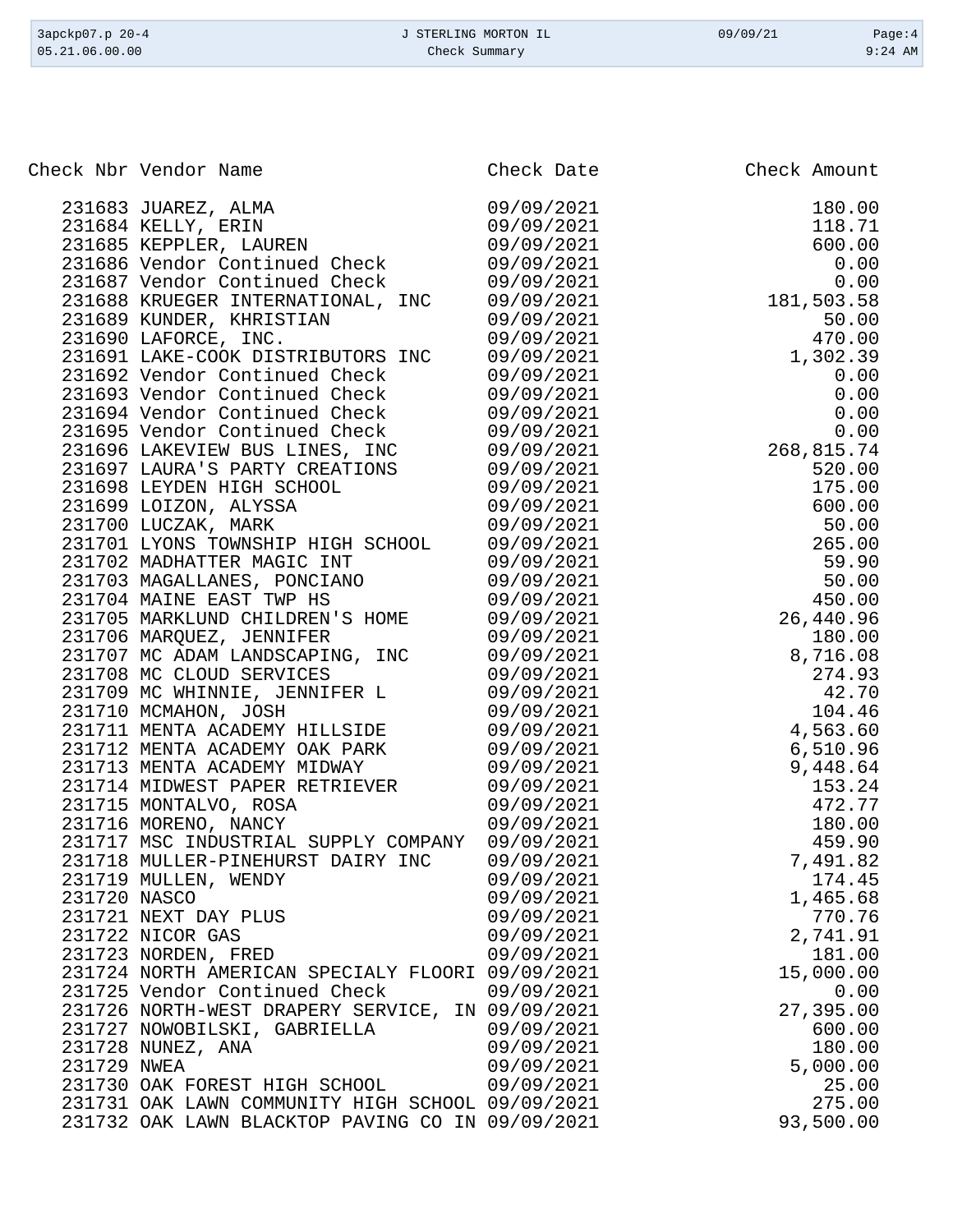| 3apckp07.p 20-4<br>05.21.06.00.00 | J STERLING MORTON IL<br>Check Summary                            |                          | 09/09/21 | Page: $5$<br>$9:24$ AM |
|-----------------------------------|------------------------------------------------------------------|--------------------------|----------|------------------------|
|                                   |                                                                  |                          |          |                        |
|                                   | Check Nbr Vendor Name                                            | Check Date               |          | Check Amount           |
|                                   |                                                                  |                          |          | 225.00                 |
|                                   | 231733 OAK PARK RIVER FOREST HS<br>231734 Vendor Continued Check | 09/09/2021               |          | 0.00                   |
|                                   | 231735 Vendor Continued Check                                    | 09/09/2021<br>09/09/2021 |          | 0.00                   |
|                                   | 231736 Vendor Continued Check                                    | 09/09/2021               |          | 0.00                   |
|                                   | 231737 Vendor Continued Check                                    | 09/09/2021               |          | 0.00                   |
|                                   | 231738 OFFICE DEPOT                                              | 09/09/2021               |          | 2,188.57               |
|                                   | 231739 OLIVER, PAMELA                                            | 09/09/2021               |          | 204.00                 |
|                                   | 231740 OMNI-PUMP REPAIRS, INC                                    | 09/09/2021               |          | 3,220.00               |
|                                   | 231741 Vendor Continued Check                                    | 09/09/2021               |          | 0.00                   |
|                                   | 231742 Vendor Continued Check                                    | 09/09/2021               |          | 0.00                   |
|                                   | 231743 PAISANS PIZZA                                             | 09/09/2021               |          | 2,301.84               |
|                                   | 231744 PAN, SHIYUN                                               | 09/09/2021               |          | 650.00                 |
|                                   | 231745 PARTIDA, EDWARDO                                          | 09/09/2021               |          | 151.99                 |
|                                   | 231746 PEARSON EDUCATION,<br>INC                                 | 09/09/2021               |          | 7,895.16               |
|                                   | 231747 PEPSI-COLA                                                | 09/09/2021               |          | 6,701.76               |
|                                   | 231748 PHILADELPHIA SECURITY PRODUCTS 09/09/2021                 |                          |          | 302.20                 |
|                                   | 231749 PIONEER MANUFACTURING CO                                  | 09/09/2021               |          | 654.50                 |
|                                   | 231750 Vendor Continued Check                                    | 09/09/2021               |          | 0.00                   |
|                                   | 231751 PRECISION ELECTRICAL SERVICES                             | 09/09/2021               |          | 16,760.00              |
|                                   | 231752 Vendor Continued Check                                    | 09/09/2021               |          | 0.00                   |
|                                   | 231753 PROJECT LEAD THE WAY, INC.                                | 09/09/2021               |          | 86,400.18              |
|                                   | 231754 QUEST FOOD MANAGEMENT SERVICES 09/09/2021                 |                          |          | 24,947.75              |
|                                   | 231755 RADIX TECH INC.                                           | 09/09/2021               |          | 8,349.00               |
|                                   | 231756 RANQUIST, MIJIA<br>231757 REAVIS HIGH SCHOOL              | 09/09/2021<br>09/09/2021 |          | 330.00<br>300.00       |
|                                   | 231758 RESCOR SERVICE CORP                                       | 09/09/2021               |          | 420.00                 |
|                                   | 231759 Vendor Continued Check                                    | 09/09/2021               |          | 0.00                   |
|                                   | 231760 RICHMOND ELECTRIC CO                                      | 09/09/2021               |          | 38,870.00              |
|                                   | 231761 RIVERSIDE BROOKFIELD HS                                   | 09/09/2021               |          | 325.00                 |
|                                   | 231762 ROMERO, BRIAN                                             | 09/09/2021               |          | 117.00                 |
|                                   | 231763 ROMO, LUIS                                                | 09/09/2021               |          | 600.00                 |
|                                   | 231764 SAM'S CLUB                                                | 09/09/2021               |          | 17.94                  |
|                                   | 231765 Vendor Continued Check                                    | 09/09/2021               |          | 0.00                   |
|                                   | 231766 SAM'S CLUB DIRECT                                         | 09/09/2021               |          | 524.63                 |
|                                   | 231767 SANTOY, ROSA                                              | 09/09/2021               |          | 162.50                 |
|                                   | 231768 SCHAEFER, BILL                                            | 09/09/2021               |          | 77.00                  |
|                                   | 231769 SEAL OF ILLINOIS INC                                      | 09/09/2021               |          | 17,692.00              |
|                                   | 231770 SEAL SOUTH INC                                            | 09/09/2021               |          | 2,217.90               |
|                                   | 231771 SENTINEL TECHNOLOGIES INC                                 | 09/09/2021               |          | 32,586.30              |
|                                   | 231772 Vendor Continued Check                                    | 09/09/2021               |          | 0.00                   |
|                                   | 231773 Vendor Continued Check                                    | 09/09/2021               |          | 0.00                   |
|                                   | 231774 SERVICE TECH HEATING & COOLING 09/09/2021                 |                          |          | 17,968.65              |
|                                   | 231775 SERVSAFE                                                  | 09/09/2021               |          | 2,775.00               |
|                                   | 231776 SIGNCO, INC.                                              | 09/09/2021               |          | 500.00                 |
|                                   | 231777 SMART WITNESS USA, LLC                                    | 09/09/2021               |          | 435.00                 |
|                                   | 231778 SOARING EAGLE ACADEMY                                     | 09/09/2021               |          | 6,880.94               |
|                                   | 231779 SOSA, REBECCA                                             | 09/09/2021               |          | 482.43                 |
|                                   | 231780 SPECIAL EDUCATION SYSTEMS, INC 09/09/2021                 |                          |          | 3,968.67               |
|                                   | 231781 SPECTRIO LLC                                              | 09/09/2021               |          | 450.00                 |
|                                   | 231782 SPRINT                                                    | 09/09/2021               |          | 65.20                  |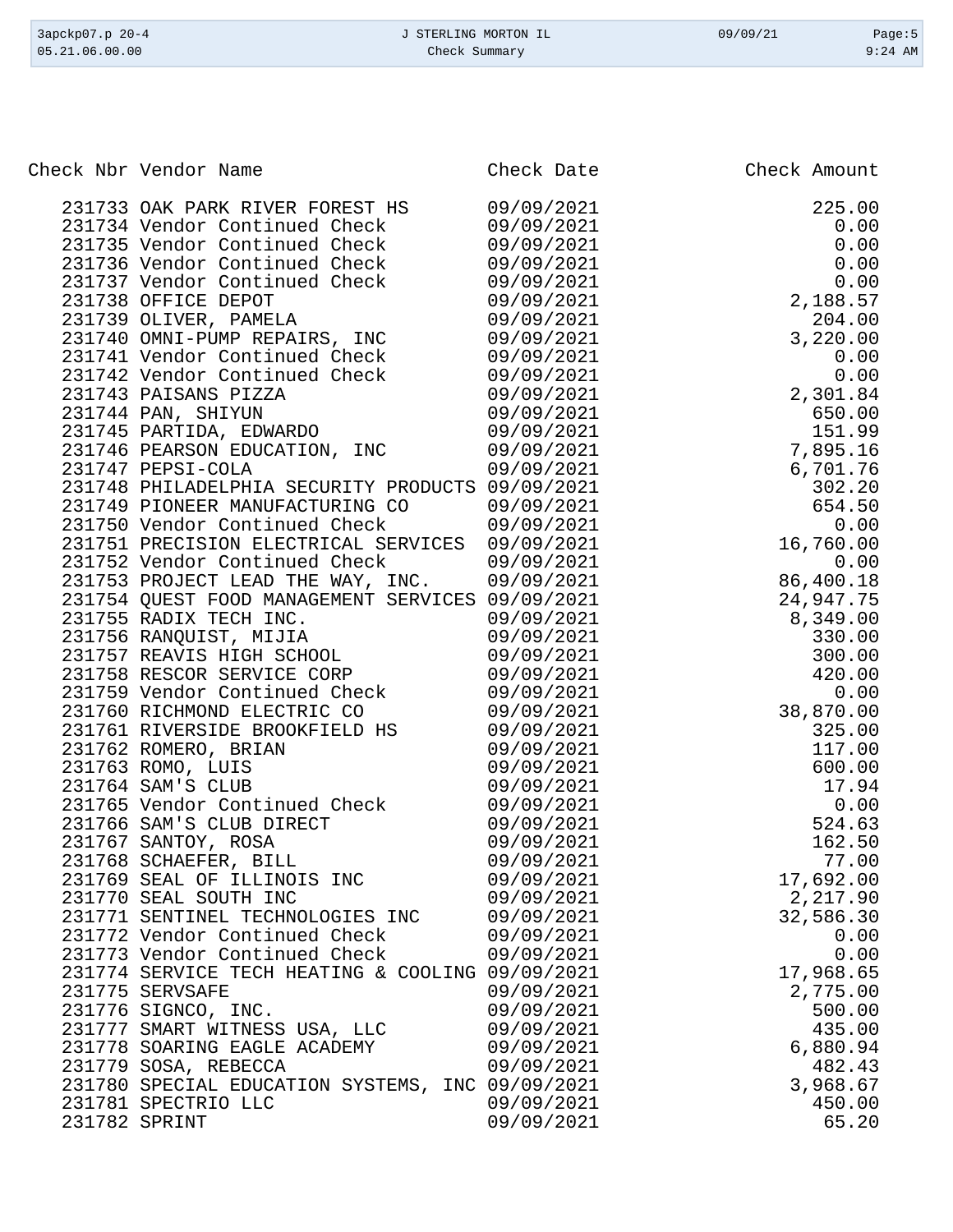| Check Nbr Vendor Name                            | Check Date | Check Amount |
|--------------------------------------------------|------------|--------------|
| 231783 STANDARD INDUSTRIAL & AUTO EQU 09/09/2021 |            | 1,662.00     |
| 231784 STARSHIP                                  | 09/09/2021 | 222.00       |
| 231785 STEFL, CAMILLA                            | 09/09/2021 | 600.00       |
| 231786 Vendor Continued Check                    | 09/09/2021 |              |
| 231787 SUN LIFE ASSURANCE CO. OF CANA 09/09/2021 |            |              |
| 231788 SUNBELT STAFFING                          | 09/09/2021 |              |
| 231789 Superintendents' Roundtable of 09/09/2021 |            |              |
| 231790 SUPPLY SOLUTIONS                          | 09/09/2021 |              |
| 231791 SWEETWATER SOUND, INC                     | 09/09/2021 |              |
| 231792 TEACHERS RETIREMENT SYSTEM 09/09/2021     |            |              |
| 231793 TEE JAY SERVICE COMPANY, INC. 09/09/2021  |            |              |
| 231794 THE GRAPHIC EDGE, INC.                    | 09/09/2021 |              |
| 231795 THERMOSYSTEMS                             | 09/09/2021 |              |
| 231796 THIS FUND                                 | 09/09/2021 |              |
| 231797 THORNTON FRACTIONAL NORTH HIGH 09/09/2021 |            |              |
| 231798 TOMS, BRIAN                               | 09/09/2021 |              |
| 231799 TORRES-PROA, ARACELI                      | 09/09/2021 |              |
| 231800 TRUGREEN AND ACTION PEST CONTR 09/09/2021 |            |              |
| 231801 Vendor Continued Check                    | 09/09/2021 |              |
| 231802 Vendor Continued Check 09/09/2021         |            |              |
| 231803 TWIN SUPPLIES, LTD                        | 09/09/2021 |              |
| 231804 UMB BANK f/b/o AXA CUSTODIAL A 09/09/2021 |            |              |
| 231805 VALDIVIA, MARIO                           | 09/09/2021 |              |
| 231806 VANGUARD ENERGY SERVICES, LLC             | 09/09/2021 |              |
| 231807 VELAZQUEZ, VIRGINIA                       | 09/09/2021 |              |
| 231808 VERIZON WIRELESS                          | 09/09/2021 |              |
| 231809 VICTORY MEDIA GROUP                       | 09/09/2021 |              |
| 231810 VIOLET FLOWER SHOP, INC                   | 09/09/2021 |              |
| 231811 VISION CONSTRUCTION AND CONSUL 09/09/2021 |            | 1,815,730.08 |
| 231812 VITALITY MEDICAL, INC                     | 09/09/2021 | 488.98       |
| 231813 WALLACE, JAMES                            | 09/09/2021 | 600.00       |
| 231814 WALTON, JOE                               | 09/09/2021 | 77.00        |
| 231815 WARSKOW, ERIN                             | 09/09/2021 | 600.00       |
| 231816 Vendor Continued Check                    | 09/09/2021 | 0.00         |
| 231817 Vendor Continued Check                    | 09/09/2021 | 0.00         |
| 231818 WASTE MANAGEMENT                          | 09/09/2021 | 8,467.53     |
| 231819 WAUKEGAN HIGH SCHOOL                      | 09/09/2021 | 275.00       |
| 231820 WEST CHICAGO HIGH SCHOOL                  | 09/09/2021 | 250.00       |
| 231821 WILKINS, JOHNNY                           | 09/09/2021 | 77.00        |
| 231822 WILLOWBROOK HIGH SCHOOL                   | 09/09/2021 | 625.00       |
| 231823 Vendor Continued Check                    | 09/09/2021 | 0.00         |
| 231824 WORTH AVE GROUP                           | 09/09/2021 | 1,925.00     |
| 231825 ZEIGLER NORTH RIVERSIDE LLC               | 09/09/2021 | 53.40        |

3apckp07.p 20-4 <br>
3apckp07.p 20-4 <br>
33TERLING MORTON IL 09/09/21 Page:6<br>
23.1.06.00.00 Check Summary Check Summary

293 Computer Check(s) For a Total of [4,347,947.73](https://4,347,947.73)